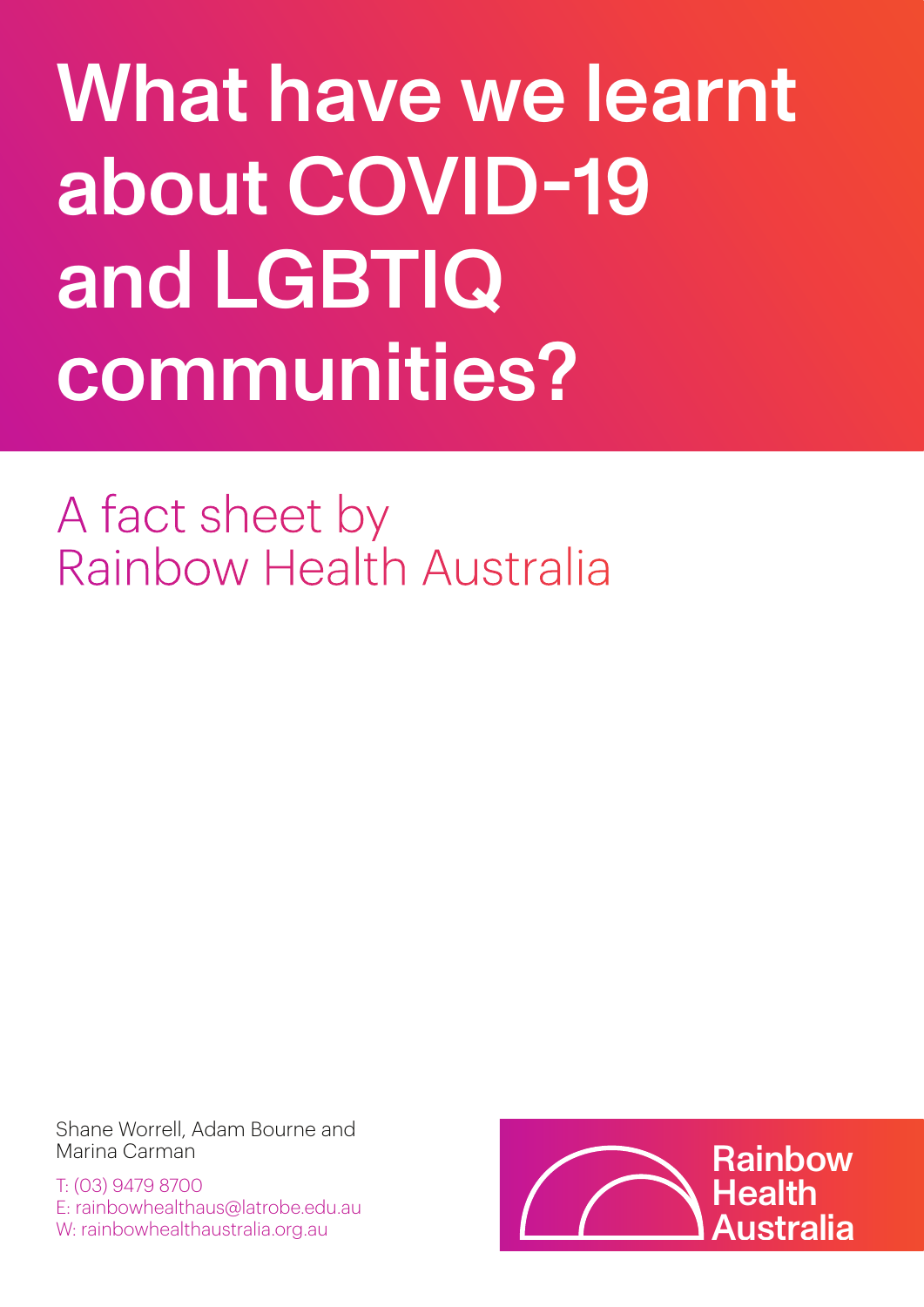# 1. Introduction

The impact of the COVID-19 has been felt right across society. Beyond its immediate health effects, the pandemic has redefined how communities work and socialise, and how people access health and other support services.

Two years ago, Rainbow Health Australia released a briefing paper summarising research that may be relevant to understanding the impact of COVID-19 on LGBTIQ**\*** communities<sup>1</sup> . In this followup paper, we summarise subsequent work on these issues, and the implications for policy and practice.

COVID-19 has clearly created new challenges for LGBTIQ communities, as well as exacerbating existing ones. Importantly, the pandemic is not over, and these issues will continue to be important into the future.

## 2. Limitations of existing research

To date, there have been few published Australian studies that specifically focus on LGBTIQ people and the COVID-19 pandemic. While there have been some small-scale surveys, and reports from services about increased demand, there is a lack of large-scale or peer-reviewed research investigating the impact of the pandemic on LGBTIQ communities.

This lack of research is also notable internationally<sup>2</sup> A number of studies have been conducted in comparative country contexts, primarily in North America and Europe. These studies highlight ongoing concerns and add to the overall picture of the impact of COVID-19 on LGBTIQ communities. However, important differences in health systems and patterns of health and social inequality also limit direct comparisons with experiences in Australia.

A significant concern internationally is that data that would allow an analysis of LGBTIQ experiences

## Rainbow Health Australia: Evidence + Advocacy + Action

Rainbow Health Australia is a program that supports lesbian, gay, bisexual, trans and gender diverse, intersex and queer (LGBTIQ) health and wellbeing through research and knowledge translation, training, resources, policy advice and service accreditation through the Rainbow Tick. We're located within the Australian Research Centre in Sex, Health and Society at La Trobe University and are funded by the Victorian government.

Research Matters is a series of information resources produced by Rainbow Health Australia that:

- $\triangleright$  draws together the latest research on LGBTIQ health and wellbeing
- promotes knowledge on the key issues involved in LGBTIQ inclusion
- $\blacktriangleright$  assists communities, organisations, service providers and government in implementing policies and programs to improve health, wellbeing and inclusion

This issue summarises current research looking at the impacts of COVID-19 on the health and wellbeing of LGBTIQ communities, and the implications for policy and practice.

is not collected in censuses, coronial data, hospital and health service data, and in large-scale or population-level research specific to the impact and outcomes of COVID-19.3,4,5,6 This means that it is not currently possible to properly understand rates of COVID-19-related death rates, severe illness and infection for LGBTIQ people.<sup>2</sup>

These knowledge gaps are important, particularly given the potential for disproportionate impacts on LGBTIQ communities identified early on in the pandemic. In our previous paper, these were

**\*** Variations of the acronym LGBTIQ will be used throughout, depending on which communities are included in particular studies or discussions.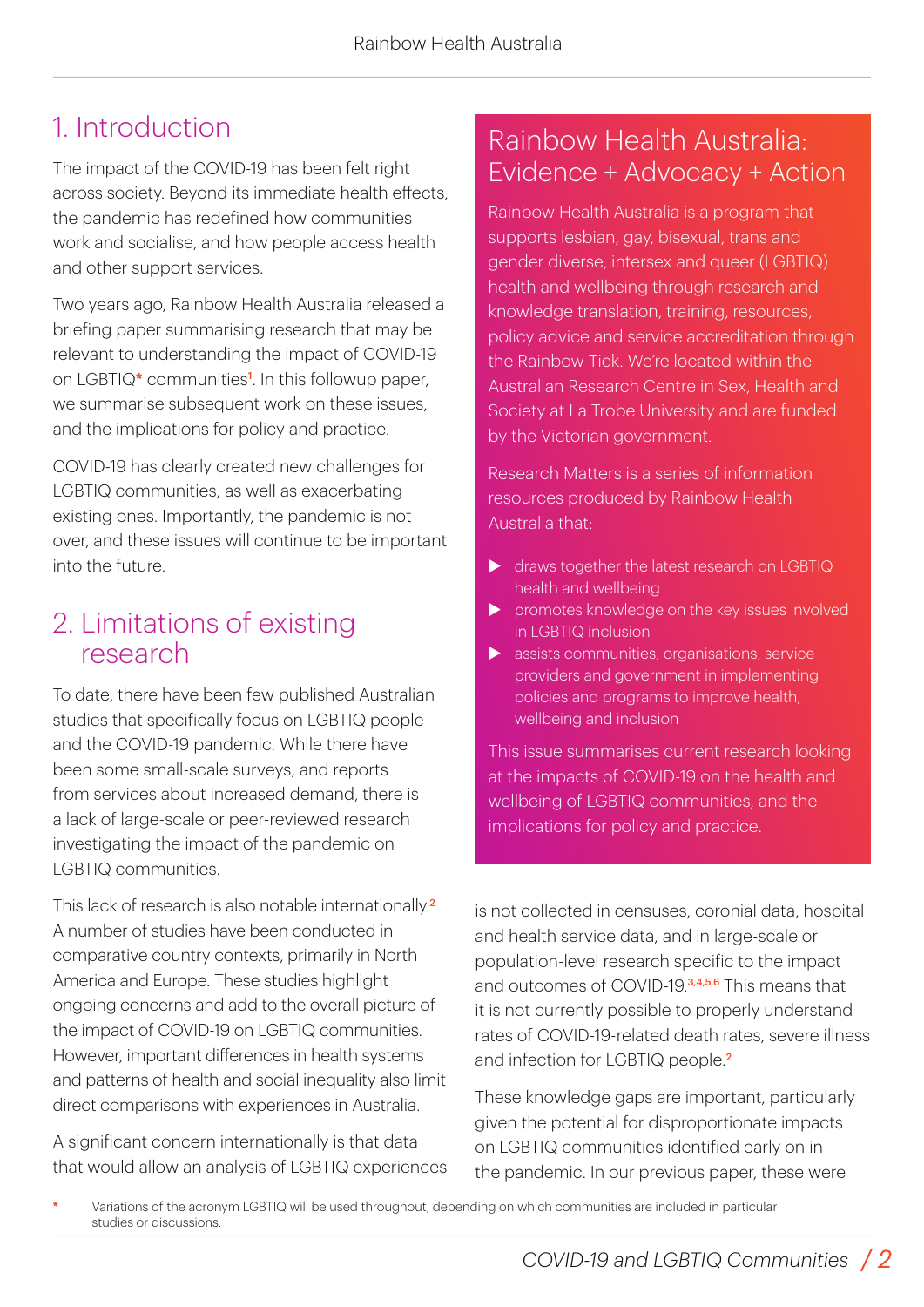identified as factors that may predispose LGBTIQ people to severe disease (higher rates of some cancers, asthma, obesity, cardiovascular disease, uncontrolled HIV infection, smoking rates), as well as factors that may be exacerbated by public health measures (mental health issues, family violence, alcohol and other drug use, economic disadvantage, and housing insecurity)<sup>1</sup>

Research published in the last two years has widely confirmed these potential risks, grounded in physical health and mental health disparities, as well as the compounding impact of experiences of stigma, discrimination and violence, as well as barriers to service access<sup>7</sup>. The COVID-19 pandemic has been shown to exacerbate existing health and social inequalities based on factors including race, ethnicity, gender, geographic location, socio-economic status, as well those experienced by LGBTIQ people.<sup>6,8</sup>

Beyond re-stating these concerns, this paper seeks to summarise new research and updated analysis over the last two years.

# 3. New insights

#### Community strength and resilience

While most studies have focussed on the negative affects of the pandemic, a small number have considered the strengths and resilience that are specific to LGBTIQ communities.

In one study, these were identified by community members as knowing how to overcome hurdles based on previous experiences of adversity, including social isolation and marginalisation.<sup>9</sup> Participants talked about drawing on both selfsufficiency and supportive relationships. The experience of living through the HIV and AIDS crisis was also identified by older participants as helping them know how to cope. Others talked about how their previous experiences had helped them accept themselves and adapt to change,

while others said that both giving and receiving as part of a community was important to them<sup>9</sup> Another study described the positive experiences of community networking and caregiving, which participants identified as demonstrations of empathy, insight, reciprocity and active outreach.<sup>10</sup>

Research suggests that resilience may provide a buffer against the stress of the pandemic, pointing to the need for targeted approaches to strengthen this.<sup>11</sup> Strengths-based approaches are likely to be effective at both an individual and community level, but advocacy must also consider how to improve service access and change government policies that either harm or are not doing enough to support LGBTIQ people.<sup>9</sup>

#### Socio-economic disadvantage and prevention

A range of studies have looked at the interaction of socio-economic disadvantage and the impact of the pandemic. Some US research suggests that socio-economic disadvantage puts LGBTIQ people at higher risk of acquiring COVID-19 because they are more likely to work in food services and retail employment, experience poverty and live in urban areas<sup>7</sup> . For trans and gender diverse people, a number of factors are suggested that might contribute to difficulties in engaging in prevention behaviours and getting vaccinated, including financial concerns, lack of access to healthcare, medical mistrust, housing insecurity, inability to work remotely and a reliance on public transportation.12 Similar analyses have yet to be conducted in Australia.

Other literature has also looked at 'medical mistrust', a product of historical stigma and discrimination towards LGBTIQ populations, arguing that it has caused some hesitancy about COVID-19 vaccination.<sup>13</sup> It is hard to say how widespread this is, as LGBTIQ people have generally been underrepresented in studies about vaccine hesitancy.<sup>14</sup> Those studies that have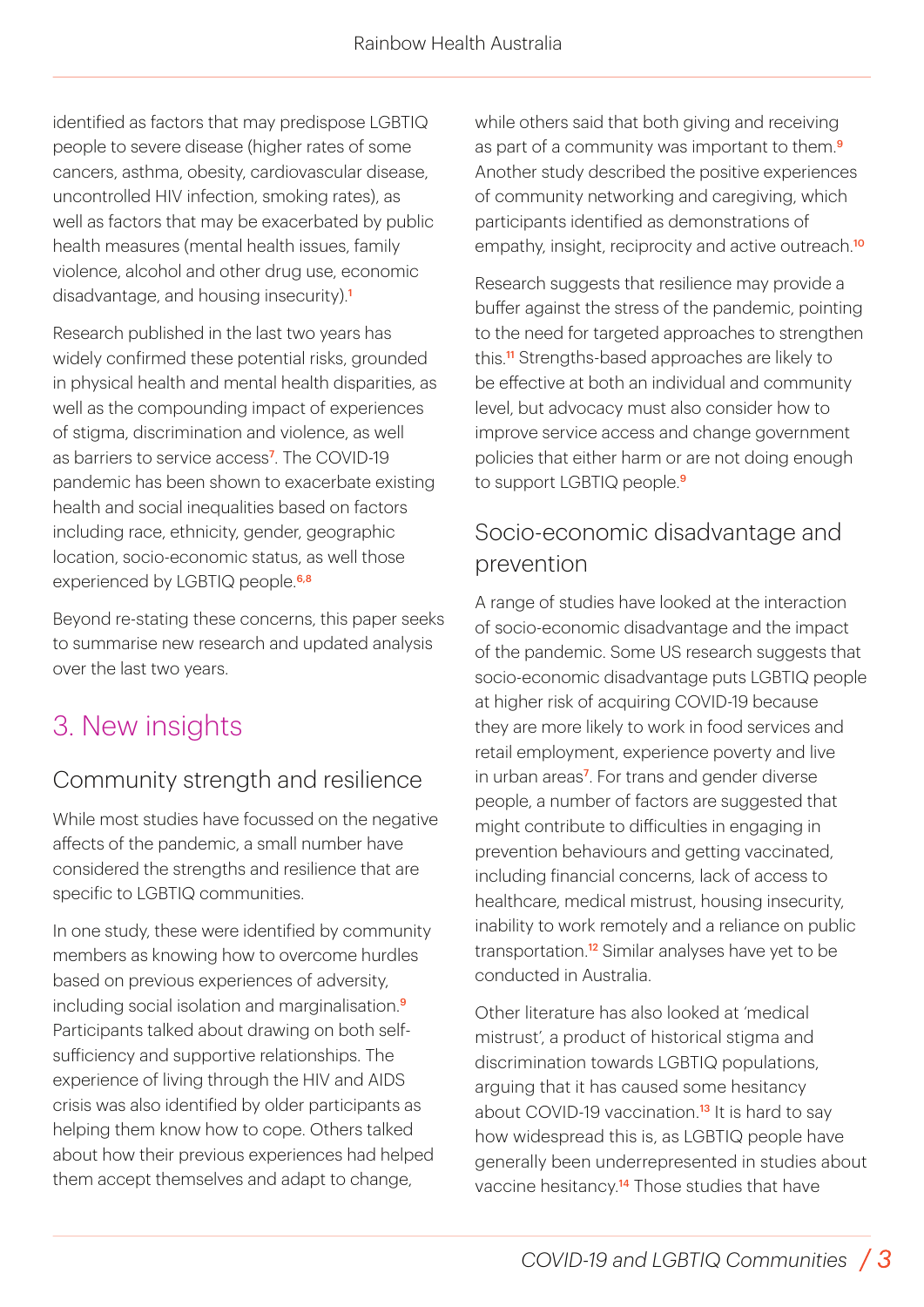foregrounded LGBTIQ experiences have found that previous negative experiences accessing healthcare is a contributing factor to vaccine hesitancy, along with doubts about the efficacy and safety of available vaccines.<sup>14</sup>

A study of gay and bisexual men in Australia<sup>15</sup> found some vaccine hesitancy among participants adversely affected by the pandemic in terms of work and income. Vaccine hesitancy in this study was more evident among people with lower levels of education. A study of LGBTQ+ people experiencing homelessness in Canada found that a lack of trust in the health system was something that contributed to a lack of confidence in vaccines.<sup>16</sup>

These studies suggest that socio-economic disadvantage, associated with being LGBTIQ, has been a factor in engaging in COVID-19 prevention behaviours.

#### Specific barriers to healthcare

Specific concerns have emerged about interruptions to necessary healthcare for LGBTIQ people.

Gender-affirming care is crucial to trans and gender diverse people's health,<sup>17</sup> and there is some evidence in European studies of increased problems with access, particularly for young people,<sup>18</sup> and those seeking hormone therapy.<sup>19</sup> One study early on in the pandemic in Australia found significant mental health impacts associated with cancellations of gender-affirming surgery.<sup>20</sup>

HIV prevalence in Australia is highest among gay and bisexual men.<sup>21</sup> COVID-19 has affected HIV treatment and prevention efforts in the US, including through disruptions to pre-exposure prophylaxis provision and testing programs,<sup>22,23</sup> with health direct consequences for gay and bisexual men.<sup>24</sup> In Australia, HIV risk was reduced during periods of lockdown due to smaller numbers of casual sex partners reported by gay and bisexual men. However, there was also evidence of reduced testing frequency and lower PrEP uptake.<sup>21</sup>

Other research has looked at specific issues that emerged for LGBTIQ people accessing care for COVID-19, such as the fear of separation from support people or significant others when accessing hospital care. This highlighted the importance of recognising the roles of partners and families of choice in acute and palliative care.<sup>25</sup>

## 4. Adding to existing inequalities

In addition to these new insights, studies in comparative countries have found that the pandemic has worsened existing inequalities, and poor health and wellbeing outcomes, experienced by LGBTIQ communities. There is limited Australian research to draw on over the last two years, but findings internationally are remarkably consistent and give significant cause for concern.

#### Mental health

A number of studies have added to concerns about poor mental health for LGBTIQ communities. This includes studies showing a consistent decline in wellbeing during COVID-19 across LGBTIQ subgroups, with bisexual women and men particularly affected.<sup>26</sup>

Some research looking at 'sexual and gender minority' adults found that they were more likely than others to report worsening mental health and suicidality.<sup>27</sup> While other research looking at depression among 'sexual minority' people found that the pandemic had increased experiences of depression, with young people, trans and gender diverse people and cisgender women more likely to be affected.<sup>28</sup>

Pre-existing mental health issues are consistently identified as a risk factor associated with worsening mental health during the pandemic, which is particularly concerning for LGBTIQ communities.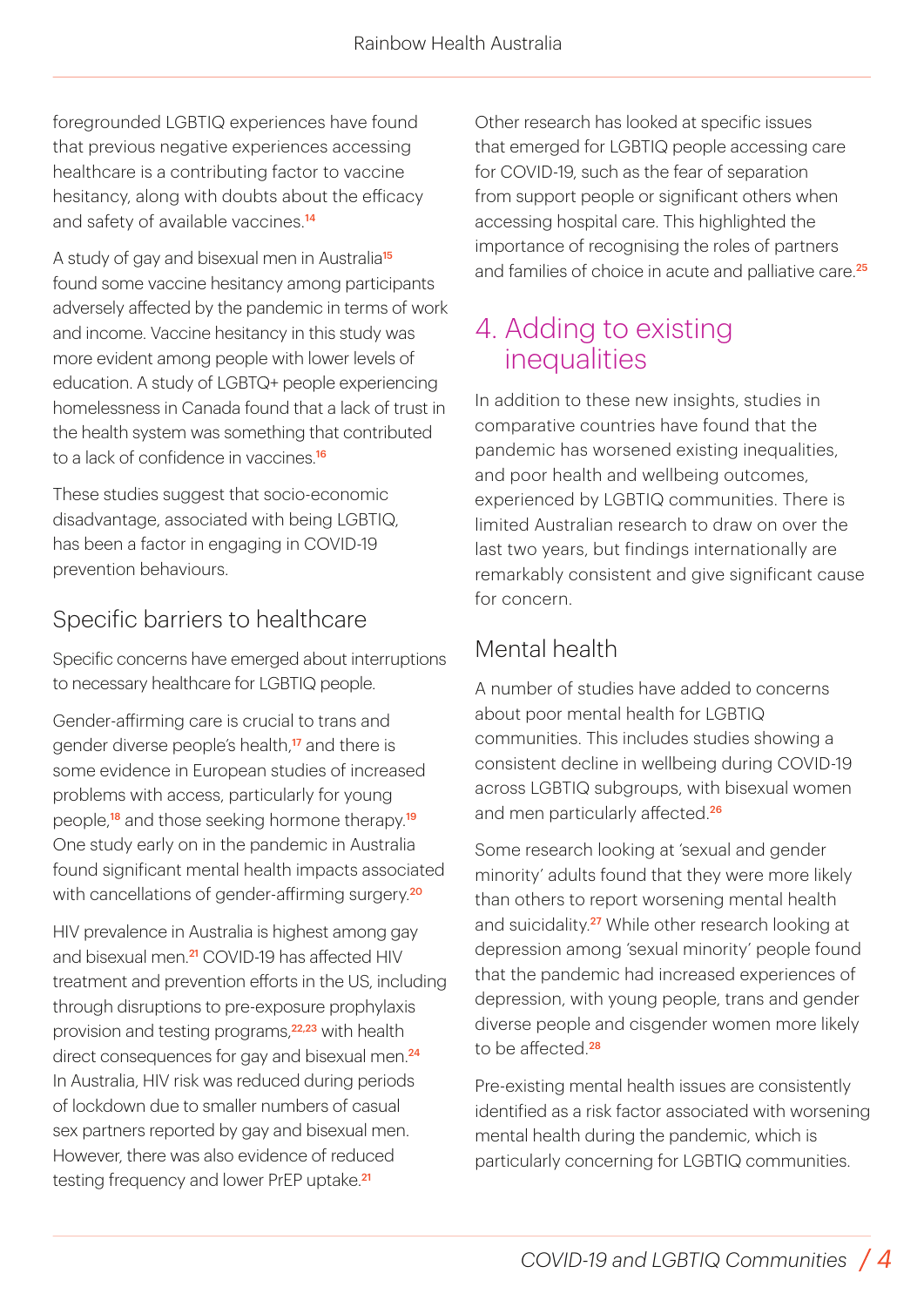## Focus on young people

Several studies from the US suggest that young people are particularly at risk of mental health concerns due to the pandemic. Suicidal helpseeking among LGBTQ youth has reportedly increased.29 One study revealed higher levels of COVID-19-related worries and grief, depression and PTSD symptoms in 'sexual and gender minority' young people (aged 18–30) compared with non-SGM people.30 Genderdiverse students in higher education settings were found to have much higher levels of psychological distress than cisgender male and female students, who themselves are more vulnerable to emotional wellbeing concerns than older adults.<sup>31</sup>

Young people were particularly impacted by disruptions to industries in which they perform casual or part-time roles. Many young LGBTIQ people were isolated from peers and communities.32 Others had to return to live with family members who are unsupportive or unaware that they are LGBTIQ. One study found that 45% of LGBT college students surveyed had unsupportive family members, while 60% reported feeling depressed, anxious or distressed during the pandemic.<sup>33</sup>

COVID-19 and associated physical distancing resulted in a sudden, sharp spike in mental health concerns among gay and bisexual men in Australia. Almost a quarter of more than 600 people surveyed in one study reported increased depression, and around 20% experienced an increase in anxiety.34 Contracting COVID-19, loss of social and sexual connections, and job security were major concerns reported. In a US study, financial concerns were at the heart of many participants' worries.<sup>35</sup>

Mental health is also described as being influenced by other life circumstances, such as LGBTIQ

people's physical health, social connectedness and financial security, which have also worsened during the pandemic.<sup>36</sup>

An important question is whether LGBTIQ experiences of declining mental health due to COVID-19 are of specific concern, or a product of mental health impacts across the population as a whole. One study looking at this found that experiences of discrimination were linked to higher levels of depression and stress in LGBTQ+ communities in the UK during the pandemic.<sup>37</sup> Specific stressors were identified as being 'locked down' in unsupportive households, loss of connection to support networks, and losing access to gender-affirming care. Trans and gender diverse people, and younger people, were found to be particularly affected. The authors suggest that a picture has emerged of the specific pathways by which LGBTIQ mental health concerns have been particularly impacted by COVID-19.

A number of other studies have found significant negative effects related to isolation from LGBTIQ support networks,<sup>28,38,39</sup> particularly for those experiencing family rejection and/or family violence. This has been ameliorated somewhat by online support and events.<sup>40</sup> Seeking support anonymously online has been a way for many LGBTIQ young people to deal with anxiety during lockdowns and school closures.41 This reinforces the importance of social media and online community spaces as support tools for LGBTIQ people.

Forthcoming research by the authors will add to this picture in Australia, with a national survey underway that explores the mental health and wellbeing impacts of the pandemic for LGBTIQ communities, and personal, interpersonal and community strategies to mitigate these.

## Alcohol and other drug use

Existing Australian research pre-pandemic suggested that LGBTIQ people use alcohol and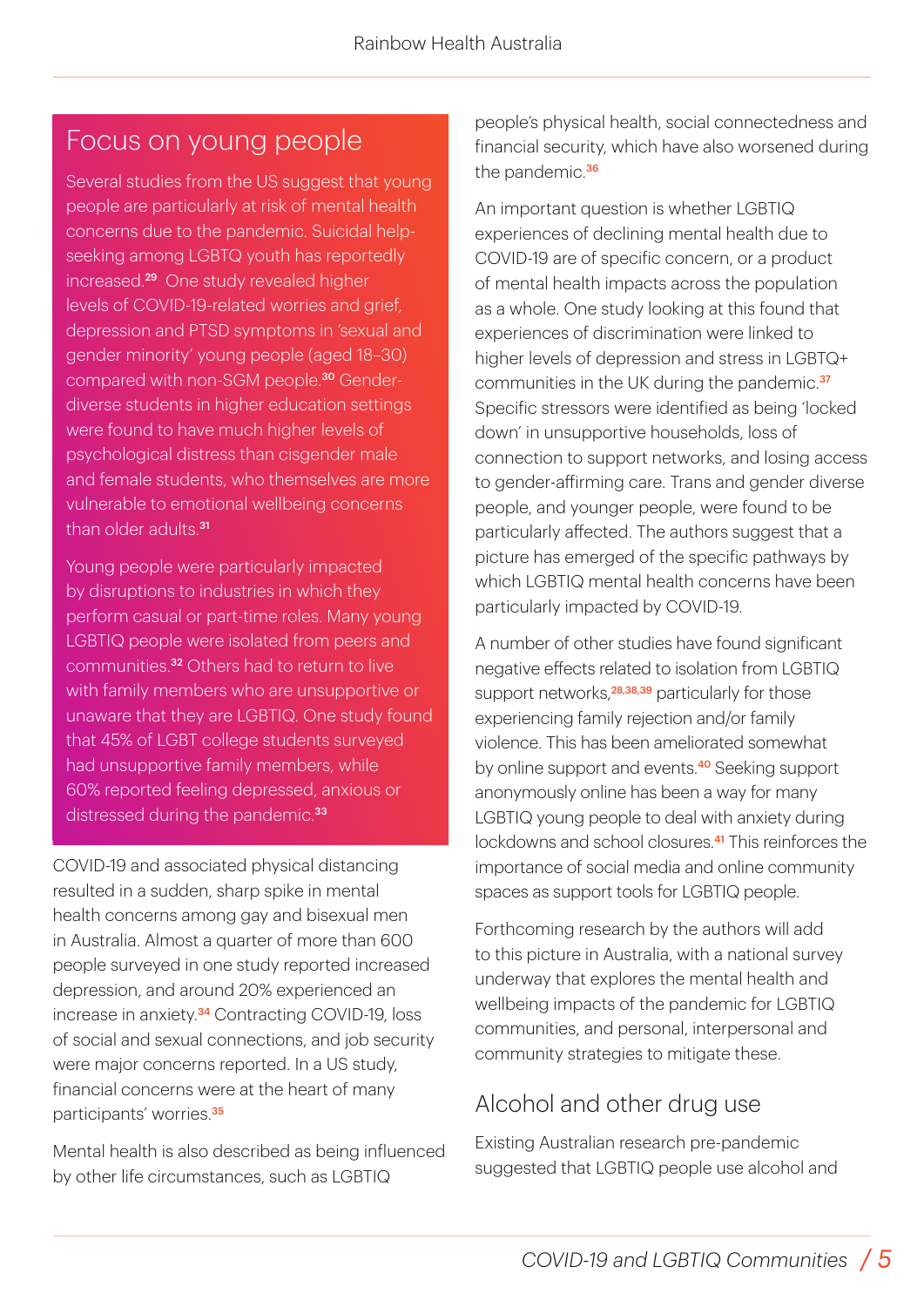other drugs at higher rates than the general population.42,43 Within this, some may struggle to manage their alcohol and other drug use to the point where it has a negative influence on their lives. One US study found that LGBTQ+ participants were more likely than cisgender, heterosexual participants to engage in 'problem drinking' and to experience depression and anxiety.<sup>44</sup> In another study in Canada, 'sexual and gender minority' people reported worsening mental health during the pandemic at higher proportions than non-SGM adults, and also reported concomitant higher levels of substance use impacts.<sup>27</sup>

Analysis of the COVID-19 Cannabis Health Study in the US found that LGBTQ cannabis users had experienced more 'problematic mental health outcomes during the COVID-19 pandemic' than their cisgender, heterosexual counterparts.<sup>45</sup> LGBTQ participants had, overall, increased their cannabis use. They were also more likely to have reported symptoms of anxiety and depression and to have increased their alcohol consumption.<sup>45</sup>

Not enough is known about the dynamics or impacts of alcohol and other drug use amongst LGBTIQ communities during the pandemic, and how to target support services for those who want and need them.

#### Family violence

Intimate partner violence is reported at similar rates in same-gender relationships to heterosexual relationships, while some studies have found higher rates, particularly for trans and gender diverse people.46 Public health restrictions during the pandemic have been found to worsen intimate partner violence for women, both in terms of prevalence and severity.<sup>47</sup> So it is likely that many LGBTIQ people found themselves in violent relationships, with limited options to leave or exercise independence. However, there is no available research looking specifically at LGBTIQ experiences of intimate partner violence during the pandemic.

Both lockdown restrictions and financial challenges in the context of reduced employment meant that some LGBTIQ people could not afford to live independently, and needed to return to live with their families of origin. This presented various challenges for those with unsupportive families. Some trans and gender diverse people in this situation reported that not being able to be open about their identity affected how they presented themselves, and worsened negative feelings about their body.48 A lack of privacy and family conflict are specific stressors that exacerbated rates of anxiety and depression for LGBTQ people.49 Family rejection is a particular concern for young people and is associated with suicidal ideation, depression and anxiety.<sup>50</sup>

A small amount of research has looked at the experience of returning to live with family of origin during lockdowns, for LGBTIQ people with specific ethnic and cultural backgrounds. South Asian gay men in one UK study reported experiencing pressure to disclose sexual identity, stigma about sexual identity and anxiety about relationships.<sup>51</sup> A cross-cultural comparison of mental health among young LGBTQ+ adults in Europe and South America investigated differences in experiences of expressing their gender or sexuality while living with parents during lockdowns.<sup>52</sup>

Forthcoming research by the authors has found that demand for community-controlled LGBTIQ family violence services in Victoria increased significantly during the pandemic. Both Thorne Harbour Health and Switchboard expanded services to meet demand, making use of telehealth, phone, text and email to deliver support services.

#### Economic disadvantage and homelessness

A number of studies, mostly in the US, have tracked the impact of the pandemic on LGBTIQ communities in terms of economic disadvantage and homelessness. There is a lack of comparable research in Australia.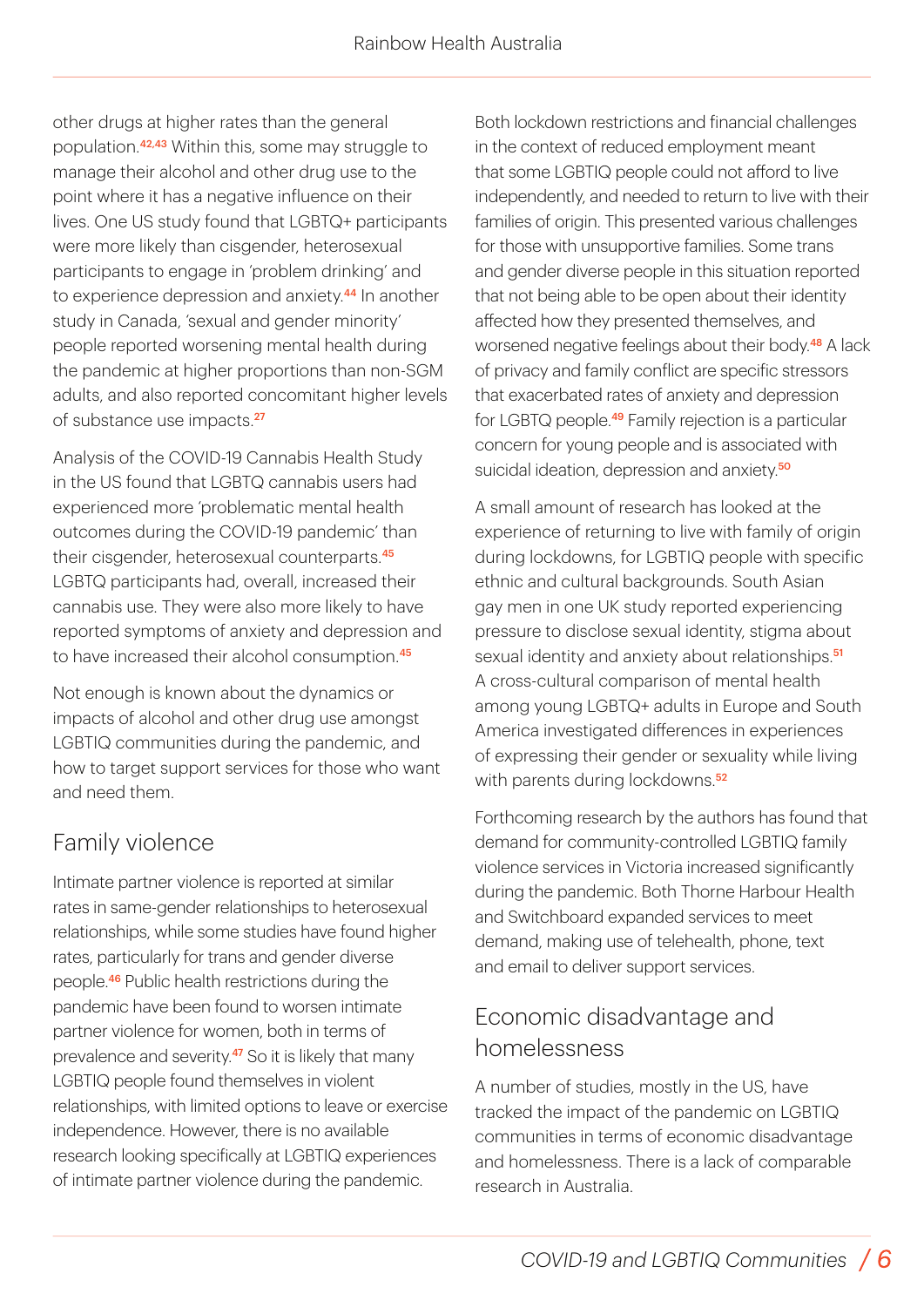LGBTQ+ people have been found to experience significant unemployment or underemployment as the result of COVID-19,<sup>53</sup> being particularly affected by service industry shutdowns. In the US, some 40% of LGBT people, compared with 22% of cisgender heterosexuals, were employed in a service job.<sup>54</sup> Many LGBTIQ people, already earning less on average, experienced a reduction in hours or job loss.<sup>55</sup>

Internationally, LGBTIQ communities, especially trans and gender diverse people, experience higher rates of poverty than the general population.52 High levels of unemployment or underemployment among LGBTIQ people during the pandemic was found to leave many at risk of eviction.<sup>53</sup> This is important to consider in the context of already high rates of homelessness among LGBTIQ communities, including in Australia.

## 5. Implications

Emerging research, though capturing only snapshots of life during a pandemic, suggests that LGBTIQ communities have experienced new challenges and the exacerbation of existing ones. However, research has also captured vital information about individual resilience, and the importance of community connection and support. The pandemic is not over, and the impacts described here will be long-lasting. More research is needed to fully understand this, and what can be done to improve health and wellbeing outcomes for LGBTIQ communities.

Specific research is needed into the health outcomes for LGBTIQ communities and their experiences of accessing healthcare during the pandemic. Ongoing work is required to review health service, hospital and coronial data systems to ensure that structural discrimination is not perpetuated, and that interventions can be tailored to community need.<sup>56</sup>

Beyond this, new knowledge has only added to existing research demonstrating the importance of recognising LGBTIQ communities as priority populations in government policy and investment in programs to address the impact of the pandemic — most importantly in the areas of mental health, family violence and homelessness.

In delivering services to meet community need, LGBTIQ communities want the choice to access both LGBTIQ-community controlled and comprehensively LGBTIQ-inclusive mainstream services.<sup>57</sup> LGBTIQ community-controlled services are particularly important in times of crisis, as these were preferred by a higher proportion of those experiencing psychological distress, and trans and gender diverse people.

We hope that the key issues presented here are informative and useful for all those commissioning, coordinating or delivering health or community services in the current context.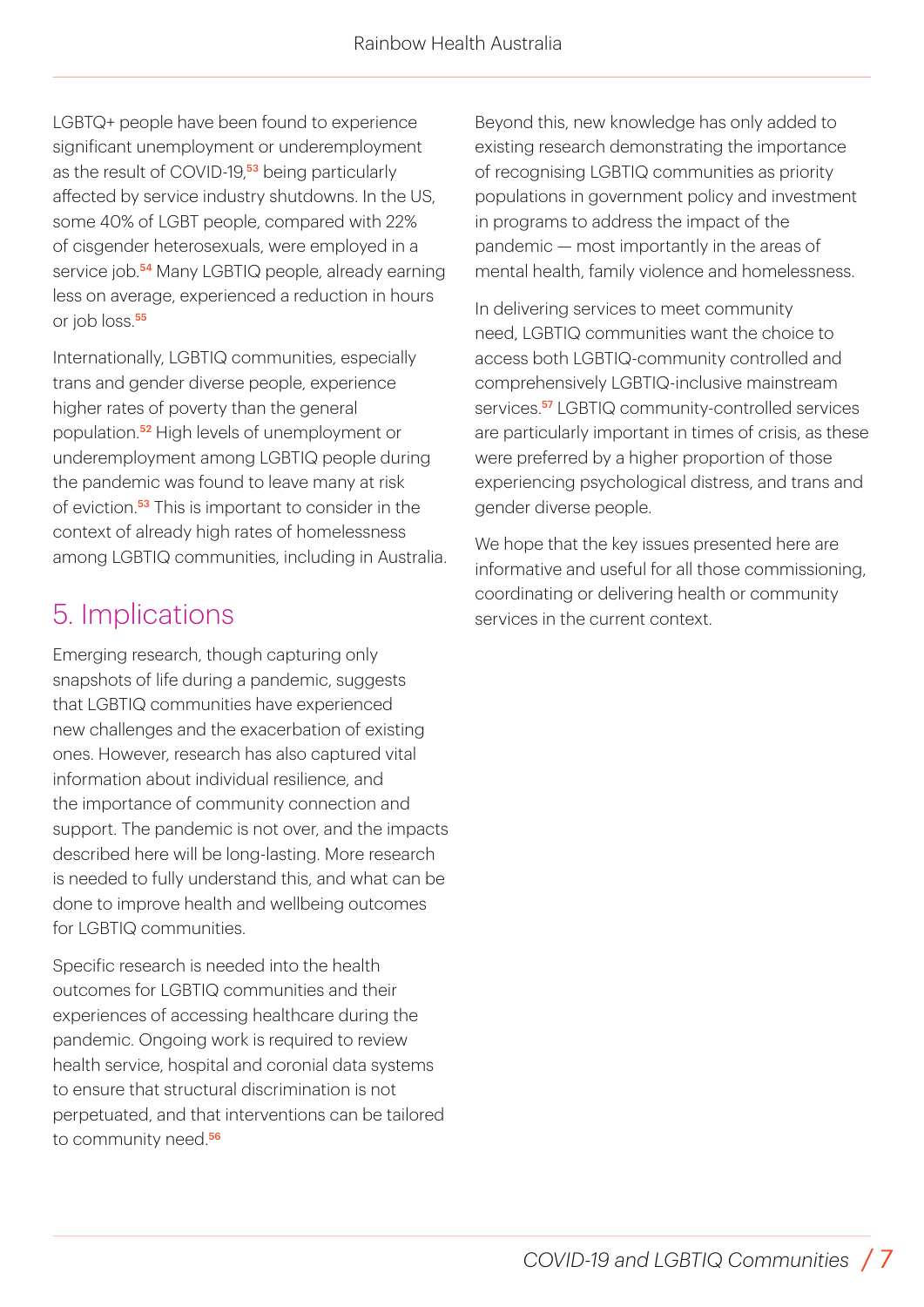## References

- **1.** Carman M, Bourne A, Fairchild J. COVID-19: impacts [for LGBTIQ communities and implications for services.](https://rainbowhealthaustralia.org.au/media/pages/research-resources/research-briefing-paper-covid-19-impacts-for-lgbtiq-communities-and-implications-for-services/817379592-1650953507/rainbow-health-victoria-research-briefing-paper-covid-19.pdf) Melbourne: Rainbow Health Victoria; 2020.
- **2.** [McGowan VJ, Lowther HJ, Meads C. Life under COVID-19 for](https://doi.org/10.1136/bmjopen-2021-050092) LGBT+ people in the UK: systematic review of UK research on the impact of COVID-19 on sexual and gender minority populations. BMJ Open. 2021;11(7):e050092.
- **3.** [Booker CL, Meads C. Sexual Orientation and the Incidence](https://doi.org/10.3390%2Fhealthcare9080937) of COVID-19: Evidence from understanding society in the UK longitudinal household study. Healthcare. 2021;9(8):937.
- **4.** Skerrett DM, Kõlves K, De Leo D. Suicides among lesbian, gay, [bisexual, and transgender populations in Australia: An analysis](https://doi.org/10.1111/appy.12128) of the Queensland Suicide Register: LGBT suicide in Australia. Asia-Pacific Psychiatry. 2014;6(4):440–6.
- **5.** [Cahill SR. Still in the dark regarding the public health impact](https://doi.org/10.2105/AJPH.2021.306397) of COVID-19 on sexual and gender minorities. American Journal of Public Health. 2021;111(9):1606–9.
- **6.** [Andraska EA, Alabi O, Dorsey C, Erben Y, Velazquez G, Franco-](https://doi.org/10.1053%2Fj.semvascsurg.2021.08.002)Mesa C, et al. Health care disparities during the COVID-19 pandemic. Seminars in Vascular Surgery. 2021;34(3):82–8.
- **7.** [Philip BV. Impact of Covid-19 on transgender persons: The](https://doi.org/10.1080/19317611.2021.1906375) need for an inclusive approach. International Journal of Sexual Health. 2021;33(3):248–67.
- **8.** Connor J, Madhavan S, Mokashi M, Amanuel H, Johnson NR, [Pace LE, et al. Health risks and outcomes that disproportionately](https://doi.org/10.1016%2Fj.socscimed.2020.113364) affect women during the Covid-19 pandemic: A review. Social Science and Medicine. 2020;266: 113364.
- **9.** Gonzalez KA, Abreu RL, Arora S, Lockett GM, Sostre J. 'Previous resilience has taught me that I can survive anything:' [LGBTQ resilience during the COVID-19 pandemic'. Psychology](https://psycnet.apa.org/doi/10.1037/sgd0000501) of Sexual Orientation and Gender Diversity. 2021;8(2):133–44.
- **10.** [Hafford-Letchfield T, Toze M, Westwood S. Unheard voices: A](https://doi.org/10.1111/hsc.13531) qualitative study of LGBT+ older people experiences during the first wave of the COVID-19 pandemic in the UK. Health and Social Care in the Community. 2021;00:1–11.
- **11.** Goldbach C, Knutson D, Milton DC. LGBTQ+ people and [COVID-19: The importance of resilience during a pandemic.](https://psycnet.apa.org/doi/10.1037/sgd0000463) Psychology of Sexual Orientation and Gender Diversity. 2021;8(2):123–32.
- **12.** [Zubizarreta D, Trinh M-H, Reisner SL. COVID-19 risk and](https://doi.org/10.1016%2Fj.amepre.2021.07.017) resilience among US transgender and gender diverse populations. American Journal of Preventive Medicine. 2021;S0749379721004839.
- **13.** Teixeira da Silva D, Biello K, Lin WY, Valente PK, Mayer KH, Hightow-Weidman L, et al. COVID-19 vaccine acceptance [among an online sample of sexual and gender minority men](https://doi.org/10.3390/vaccines9030204) and transgender women. Vaccines. 2021;9(3):204.
- **14.** Garg I, Hanif H, Javed N, Abbas R, Mirza S, Javaid MA, et al. COVID-19 vaccine hesitancy in the LGBTQ+ population: A [systematic review. Infectious Disease Reports. 2021;13\(4\):872–87.](https://doi.org/10.3390%2Fidr13040079)
- **15.** [Holt M, MacGibbon J, Bavinton B, Broady T, Clackett S, Ellard J,](https://doi.org/10.1007/s10461-022-03603-x) et al. COVID-19 vaccination uptake and hesitancy in a national sample of Australian gay and bisexual men. AIDS Behavior. 2022; Available from: https://link.springer.com/10.1007/ s10461-022-03603-x
- **16.** [Abramovich A, Pang N, Kunasekaran S, Moss A, Kiran T,](https://doi.org/10.1186/s12889-022-12537-x) Pinto AD. Examining COVID-19 vaccine uptake and attitudes among 2SLGBTQ+ youth experiencing homelessness. BMC Public Health. 2022;22(1):122.
- **17.** Gordon A. COVID-19-related mental health burden and minority stress, marginalized social identities, and [experiences of LGBTQ+ discrimination. Journal of Research in](https://doi.org/10.22381/JRGS11120213) Gender Studies. 2021;11(1):31–40.
- **18.** [Jones BA, Bowe M, McNamara N, Guerin E, Carter T. Exploring](https://doi.org/10.1080/26895269.2021.1890301) the mental health experiences of young trans and gender diverse people during the Covid-19 pandemic. International Journal of Transgender Health. 2021;1–13.
- **19.** [Mirabella M, Senofonte G, Giovanardi G, Lingiardi V, Fortunato](https://doi.org/10.1007/s13178-021-00633-3) A, Lombardo F, et al. Psychological well-being of trans\* people in Italy during the COVID-19 pandemic: Critical issues and personal experiences. Sexuality Research and Social Policy [Internet]. 2021; Available from: https://link.springer. com/10.1007/s13178-021-00633-3
- **20.** Zwickl S, Angus LM, Wong Fang Qi A, Ginger A, Eshin K, [Cook T, et al. The impact of the first three months of the](https://doi.org/10.1080/26895269.2021.1890659) COVID-19 pandemic on the Australian trans community. International Journal of Transgender Health. 2021; Available from : 10.1080/26895269.2021.1890659
- **21.** Mao, L, Broady, T, Holt, M, Newman, C, Treloar, C. Annual [report of trends in behaviour 2021: HIV and STIs in Australia.](http://dx.doi.org/10.26190/m99y-sh21) Sydney: UNSW Centre for Social Research in Health; 2021.
- **22.** Armstrong WS, Agwu AL, Barrette E-P, Ignacio RB, Chang JJ, Colasanti JA, et al. Innovations in Human Immunodeficiency Virus (HIV) care delivery during the coronavirus disease 2019 (COVID-19) pandemic: Policies to strengthen the ending the [epidemic initiative—A policy paper of the Infectious Diseases](https://doi.org/10.1093/cid/ciaa1532) Society of America and the HIV Medicine Association. Clinical Infectious Diseases. 2021;72(1):9–14.
- **23.** Mitchell KM, Dimitrov D, Silhol R, Geidelberg L, Moore M, Liu A, et al. The potential effect of COVID-19-related disruptions on HIV incidence and HIV-related mortality [among men who have sex with men in the USA: a modelling](https://doi.org/10.1016/s2352-3018(21)00022-9) study. Lancet HIV. 2021;8(4):e206–15.
- **24.** [Sanchez TH, Zlotorzynska M, Rai M, Baral SD. Characterizing](https://doi.org/10.1007%2Fs10461-020-02894-2) the impact of COVID-19 on men who have sex with men across the United States in April, 2020. AIDS and Behavior. 2020;24(7):2024–32.
- **25.** Rosa WE, Shook A, Acquaviva KD. LGBTQ+ inclusive palliative [care in the context of COVID-19: Pragmatic recommendations](https://doi.org/10.1016%2Fj.jpainsymman.2020.04.155) for clinicians. Journal of Pain and Symptom Management. 2020;60(2):e44–7.
- **26.** [Fish JN, Salerno J, Williams ND, Rinderknecht RG, Drotning KJ,](https://doi.org/10.1089/lgbt.2020.0489) Sayer L, et al. Sexual minority disparities in health and wellbeing as a consequence of the COVID-19 pandemic differ by sexual identity. LGBT Health. 2021;8(4):263–72.
- **27.** Slemon A, Richardson C, Goodyear T, Salway T, Gadermann [A, Oliffe JL, et al. Widening mental health and substance use](https://doi.org/10.1016%2Fj.psychres.2021.114327) inequities among sexual and gender minority populations: Findings from a repeated cross-sectional monitoring survey during the COVID-19 pandemic in Canada. Psychiatry Research. 2022;307:114327.
- **28.** Chang C, Feinstein B, Chu B, Selby E. The negative impact [of COVID-19 on sexual minority young adults: Demographic](https://doi.org/10.1037/sgd0000494) differences and prospective associations with depression. Psychology of Sexual Orientation and Gender Diversity. 2021;8:220–7.
- **29.** [Runkle JD, Yadav S, Michael K, Green S, Weiser J, Sugg MM.](https://doi.org/10.1016/j.jadohealth.2021.10.003) Crisis response and suicidal patterns in US youth before and during COVID-19: A latent class analysis. Journal of Adolescent Health. 2022;70(1):48–56.
- **30.** Kamal K, Li JJ, Hahm HC, Liu CH. Psychiatric impacts of the [COVID-19 global pandemic on US sexual and gender minority](https://doi.org/10.1016/j.psychres.2021.113855) young adults. Psychiatry Research. 2021;299:113855.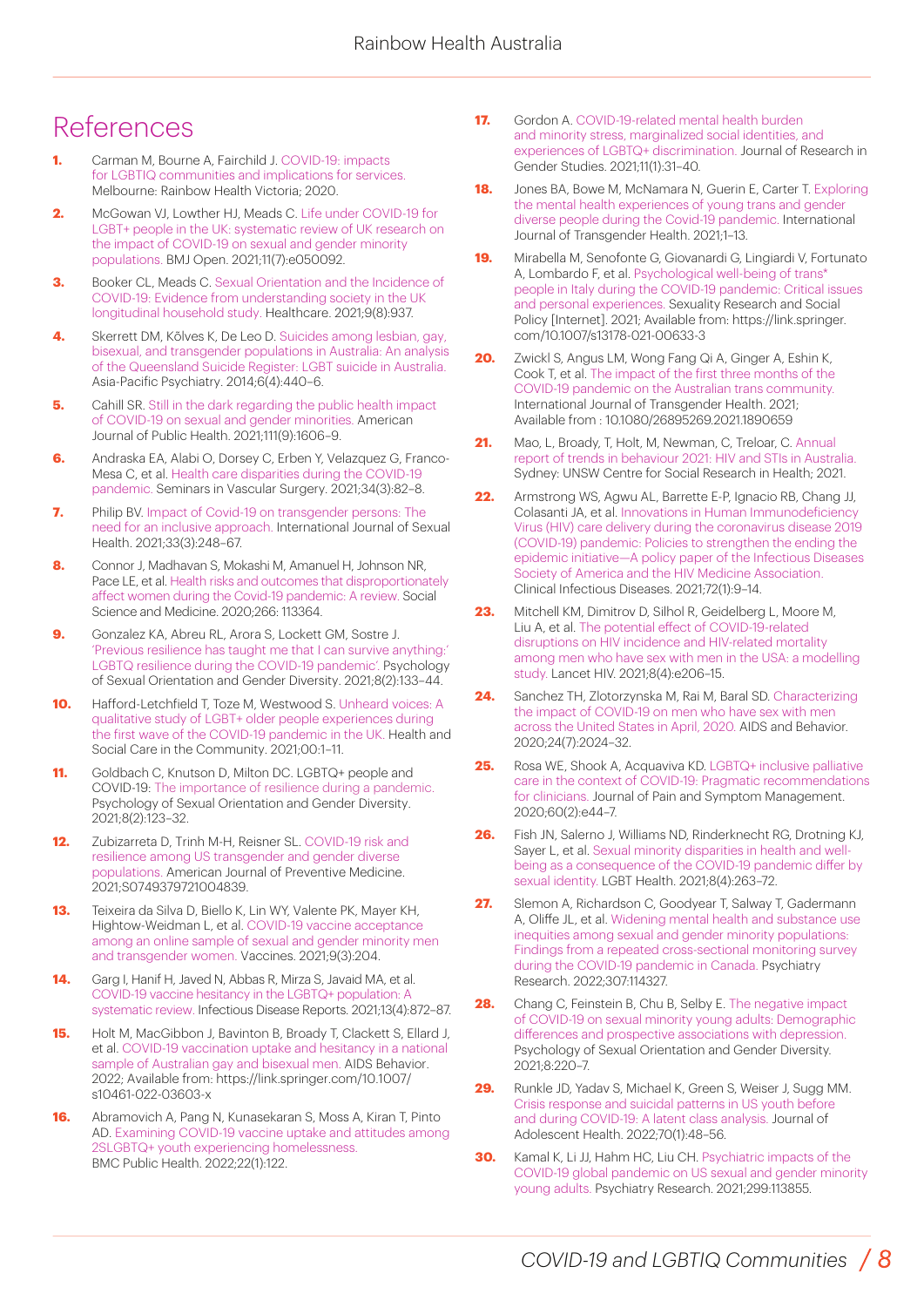- **31.** Hunt C, Gibson GC, Vander Horst A, Cleveland KA, Wawrosch C, Granot M, et al. Gender diverse college students exhibit higher psychological distress than male and female peers during the novel coronavirus (COVID-19) pandemic. [Psychology of Sexual Orientation and Gender Diversity.](https://doi.org/10.1037/sgd0000461) 2021;8(2):238–44.
- **32.** Gilbert C, Siepser C, Fink AE, Johnson NL. Why LGBTQ+ [campus resource centers are essential. Psychology of Sexual](https://doi.org/10.1037/sgd0000451) Orientation and Gender Diversity. 2021;8(2):245–9.
- **33.** Gonzales G, Loret de Mola E, Gavulic KA, McKay T, [Purcell C. Mental health needs among lesbian, gay, bisexual,](https://doi.org/10.1016/j.jadohealth.2020.08.006) and transgender college students during the COVID-19 pandemic. Journal of Adolescent Health. 2020;67(5):645–8.
- **34.** Bavinton BR, Chan C, Hammoud MA, Maher L, Haire B, Degenhardt L, et al. Increase in depression and anxiety among Australian gay and bisexual men during COVID-19 [restrictions: Findings from a prospective online cohort study.](https://doi.org/10.1007/s10508-021-02276-2) Archives of Sexual Behavior [Internet]. 2022; Available from: https://link.springer.com/10.1007/s10508-021-02276-2
- **35.** [Millar BM, Adebayo T, Dellucci TV, Behar E, Starks TJ. Keeps](https://doi.org/10.1037/sgd0000441) me awake at night: The potential of the COVID-19 pandemic to affect sleep quality among sexual minority men in the USA. Psychology of Sexual Orientation and Gender Diversity. 2021;8(2):213–9.
- **36.** [Nowaskie DZ, Roesler AC. The impact of COVID-19 on the](https://doi.org/10.1016/j.psychres.2022.114391) LGBTQ+ community: Comparisons between cisgender, heterosexual people, cisgender sexual minority people, and gender minority people. Psychiatry Research. 2022 1;309:114391.
- **37.** Kneale D, Bécares L. Discrimination as a predictor of poor mental health among LGBTQ+ people during the COVID-19 [pandemic: cross-sectional analysis of the online Queerantine](https://doi.org/10.1136/bmjopen-2021-049405) study. BMJ Open. 2021;11(6):e049405.
- **38.** Drabble LA, Eliason MJ. Introduction to Special Issue: Impacts [of the COVID-19 pandemic on LGBTQ+ health and well-being.](https://doi.org/10.1080/00918369.2020.1868182) Journal of Homosexuality. 2021;68(4):545–59.
- **39.** Grant R, Gorman-Murray A, Briohny Walker B. The spatial impacts of COVID-19 restrictions on LGBTIQ wellbeing, [visibility, and belonging in Tasmania, Australia. Journal of](https://doi.org/10.1080/00918369.2020.1868188) Homosexuality. 2021;68(4):647–62.
- **40.** Westwood S, Hafford-Letchfield T, Toze M. Physical and mental well-being, risk and protective factors among older [lesbians/gay women in the United Kingdom during the initial](https://doi.org/10.1080/08952841.2021.1965456) COVID-19 2020 lockdown. Journal of Women and Aging. 2021;1–22.
- **41.** Stevens HR, Acic I, Rhea S. Natural language processing [insight into LGBTQ+ youth mental health during the COVID-19](https://doi.org/10.2196/29029) pandemic: Longitudinal content analysis of anxiety-provoking topics and trends in emotion in LGBTeens microcommunity subreddit. JMIR Public Health and Surveillance. 2021;7(8):e29029.
- **42.** [Ritter A, Matthew-Simmons F, Carragher N, National Drug](https://ndarc.med.unsw.edu.au/resource/23-prevalence-and-interventions-mental-health-and-alcohol-and-other-drug-problems-amongst) and Alcohol Research Centre (Australia). Prevalence of the mental health and alcohol and other drug problems amongst gay, lesbian, bisexual and transgender community: a review of the literature. Sydney: National Drug and Alcohol Research Centre; 2012.
- **43.** [Roxburgh A, Lea T, de Wit J, Degenhardt L. Sexual identity and](https://doi.org/10.1016/j.drugpo.2015.11.005) prevalence of alcohol and other drug use among Australians in the general population. International Journal of Drug Policy. 2016;28:76–82.
- **44.** Akré E-R, Anderson A, Stojanovski K, Chung KW, [VanKim NA, Chae DH. Depression, anxiety, and alcohol use](https://doi.org/10.2105/ajph.2021.306394) among LGBTQ+ people during the COVID-19 pandemic. American Journal of Public Health. 2021;111(9):1610–9.
- **45.** Gattamorta KA, Salerno JP, Islam JY, Vidot DC. Mental health among LGBTQ cannabis users during the COVID-19 pandemic: Analysis of the COVID-19 cannabis health study. [Psychology of Sexuality and Gender Diversity. 2021;8\(2\):172–9.](https://psycnet.apa.org/doi/10.1037/sgd0000491)
- **46.** Carman M, Fairchild J, Parsons M, Farrugia C, Power J, Bourne A. Pride in prevention: a guide to the primary [prevention of violence experienced by LGBTIQ communities.](https://opal.latrobe.edu.au/ndownloader/files/29088549) Melbourne: Rainbow Health Victoria; 2020.
- **47.** [Roesch E, Amin A, Gupta J, Garcia-Moreno, C. Violence](https://doi.org/10.1136/bmj.m1712) against women during covid-19 pandemic restrictions. BMJ 2020;369:m1712.
- **48.** Quathamer N, Joy P. Being in a queer time: Exploring the [influence of the COVID-19 pandemic on LGBTQ+ body image.](https://doi.org/10.1111/1747-0080.12699) Nutrition and Dietetics [Internet]. Available from: https:// onlinelibrary.wiley.com/doi/abs/10.1111/1747-0080.12699
- **49.** [Suen YT, Chan RCH, Wong EMY. Effects of general and sexual](https://doi.org/10.1016%2Fj.psychres.2020.113365) minority-specific COVID-19-related stressors on the mental health of lesbian, gay, and bisexual people in Hong Kong. Psychiatry Research. 2020;292:113365.
- **50.** Salerno JP, Devadas J, Pease M, Nketia B, Fish JN. Sexual and gender minority stress amid the COVID-19 pandemic: [Implications for LGBTQ young persons' mental health and](https://doi.org/10.1177/0033354920954511) well-being. Public Health Reports. 2020;135(6):721–7.
- **51.** Jaspal R. Identity threat and coping among British South [Asian gay men during the COVID-19 lockdown. Sexuality and](https://doi.org/10.1007%2Fs12119-021-09817-w) Culture. 2021;25(4):1428–46.
- **52.** Gato J, Barrientos J, Tasker F, Miscioscia M, Cerqueira-Santos E, Malmquist A, et al. Psychosocial effects of the COVID-19 pandemic and mental health among LGBTQ+ [young adults: A cross-cultural comparison across six nations.](https://doi.org/10.1080/00918369.2020.1868186) Journal of Homosexuality. 2021;68(4):612–30.
- **53.** Martino RJ, Krause KD, Griffin M, LoSchiavo C, Comer-Carruthers C, Halkitis PN. Employment loss as a result of COVID-19: a nationwide survey at the onset of COVID-19 in [US LGBTQ+ populations. Sexuality Research and Social Policy](https://doi.org/10.1007/s13178-021-00665-9) [Internet]. 2021; Available from: https://doi.org/10.1007/ s13178-021-00665-9
- **54.** Sell RL, Krims EI. Structural transphobia, homophobia, and biphobia in public health practice: The example of [COVID-19 surveillance. American Journal of Public Health.](https://doi.org/10.2105/ajph.2021.306277) 2021;111(9):1620–6.
- **55.** Gil RM, Freeman TL, Mathew T, Kullar R, Fekete T, Ovalle A, [et al. Lesbian, gay, bisexual, transgender, and queer \(LGBTQ+\)](https://doi.org/10.1093/infdis/jiab392) communities and the coronavirus disease 2019 pandemic: A call to break the cycle of structural barriers. Journal of Infectious Diseases. 2021;224(11):1810–20.
- **56.** Bowleg L, Landers S. The need for COVID-19 LGBTQ-specific [data. American Journal of Public Health. 2021 Sep;111\(9\):1604–5.](https://doi.org/10.2105/ajph.2021.306463)
- **57.** [Hill AO, McNair R, Carman M, Bourne A, Lyons A. Private Lives](https://www.latrobe.edu.au/arcshs/publications/private-lives/private-lives-3) 3: The health and wellbeing of LGBTIQ people in Australia. Melbourne: Australian Research Centre in Sex, Health and Society; 2020.